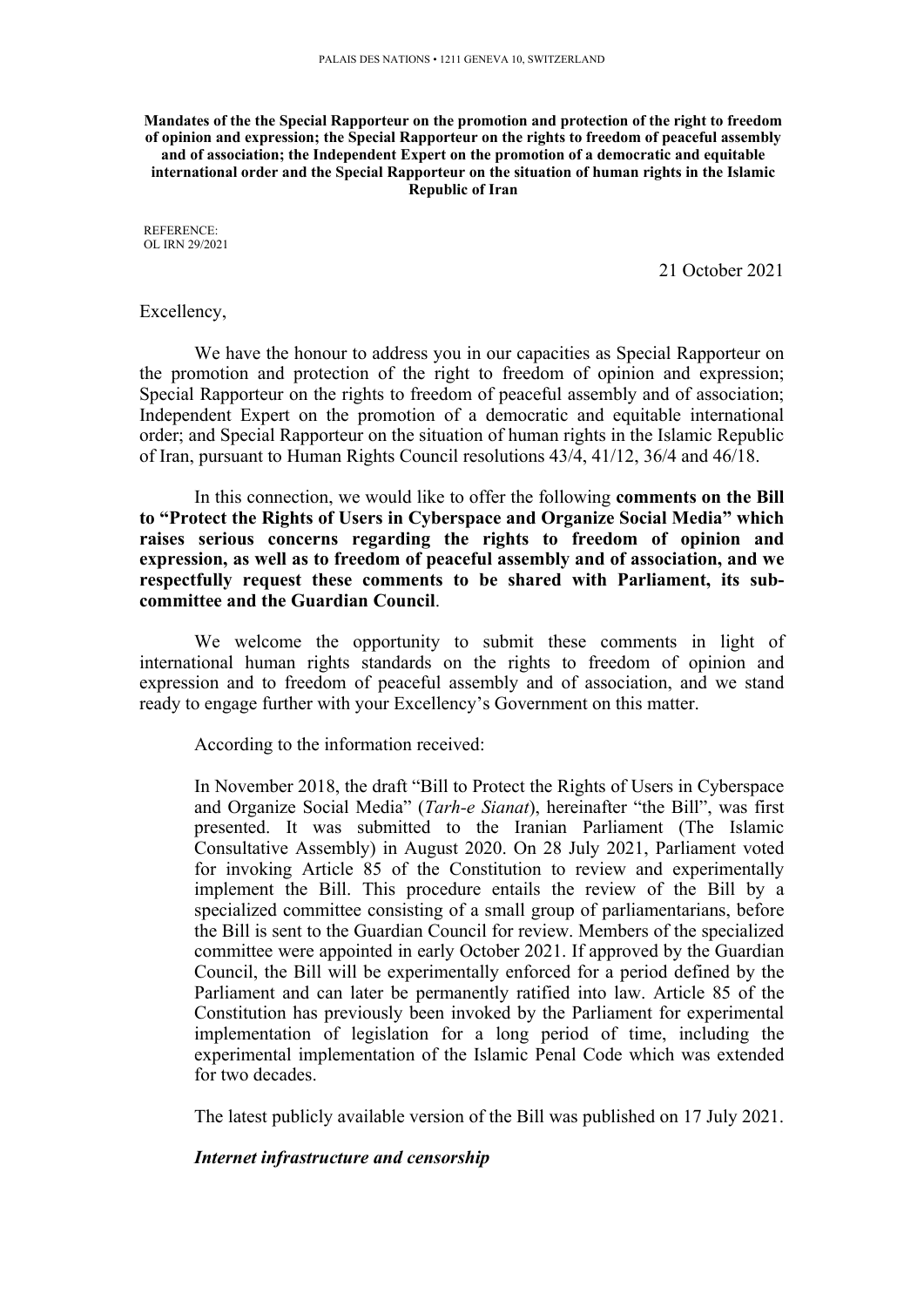The Bill delegates control over international gateways – the infrastructure connecting the Islamic Republic of Iran to the global internet- to the Supreme Regulatory Commission. The Supreme Regulatory Commission is par<sup>t</sup> of the Supreme Council of Cyberspace (SCC) which has 18 voting members, of which 12 are appointed by the Supreme Leader while five are representatives of the security agencies and armed forces. Among the members is the head of the National Center for Cyberspace, and representatives from the Armed Forces General Headquarters, the Islamic Revolutionary Guards Intelligence Organization, Ministry of Communication, Passive Defense Organization and the Judiciary. Article 17 allocates faster internet speeds to domestic networks that are censored by the security establishment, and which enable easy state access into accounts for surveillance purposes.

Article 13 of the Bill establishes <sup>a</sup> "Fund for Supporting Local Key Online Services" which operates under the Supreme Regulatory Commission. The Fund will be responsible for developing services such as promoting the public'<sup>s</sup> "digital literacy", supporting tools for "purifying" and protecting cyberspace, developing "pure services, especially for children and teenagers", supporting local content production in line with "Iranian-Islamic values" and supporting "cybercrime prevention techniques".

## *Restrictions on social media companies*

The Bill requires international technology companies to have <sup>a</sup> legal representative in the Islamic Republic of Iran in order to be able to operate within the country. Article 12 targets "influential foreign providers of basic services" (such as Gmail, Google, Instagram, etc.), stating they should be required to name an official representative in Iran "and follow [state] guidelines" within four months after the bill becomes law, or else they would be blocked.

The Bill also requires social media platforms to comply with national laws and cooperate with the Government of the Islamic Republic of Iran in surveillance and censorship (article 20). Platforms that do not cooperate with the Government will be subject to bandwidth throttling or censored entirely. The Bill furthermore establishes <sup>a</sup> limit for the share of bandwidth that international services can use.

### *Unequal access to online content*

By introducing legal VPNs in article 4, the Bill paves the way for the introduction of <sup>a</sup> multitier system that would rank individuals based on their age and profession and provide them with different levels of access to the internet and to certain platforms. The Bill would thus entrench the existing practice whereby some individuals are provided with unfiltered access to banned platforms like YouTube and Twitter. Article 33 of the bill also prohibits the sale of VPNs.

Article 22 bans all governmen<sup>t</sup> offices from using foreign networks for emails and other basic services.

# *Restrictions on circumvention tools, anonymity and privacy*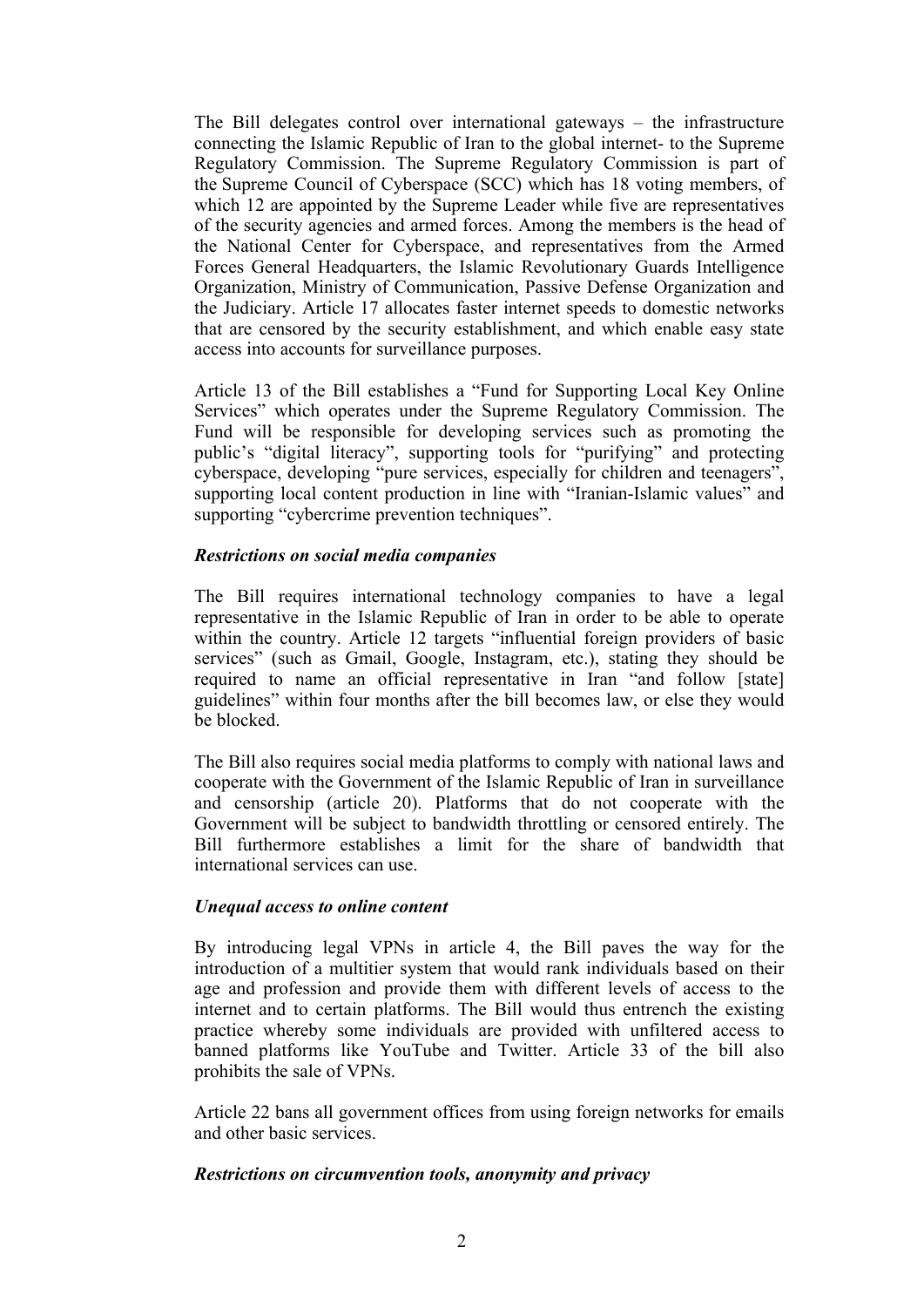The Bill provides for the introduction of "legal VPNs" (article 4) and criminalizes the production, sale and distribution of censorship circumvention tools, ie virtual private networks (VPN) and proxy services, with imprisonment of up to two years (article 33).

Article 25 of the Bill requires service providers to only allow users to sign up for services using their legal identity. The Bill requires service providers to collect users' data and hand this to the authorities upon request.

### *Criminal penalties*

Failure to comply with the law is punishable by 90 days to six months' imprisonment, while those who produce, sell or distribute VPNs can risk up to two years' imprisonment and heavy fines.

Before addressing our specific concerns with the aforementioned Bill, we wish to outline the internationally recognized standards protecting the right to freedom of opinion and expression as well as of association. Articles 19(1), 21 and 22(1) of the International Covenant on Civil and Political Rights (ICCPR), ratified by the Islamic Republic of Iran on 24 June 1975, state that "everyone shall have the right to hold opinions without interference", that "the right of peaceful assembly shall be recognized" and that "everyone shall have the right to freedom of association with others", and this without discrimination. Article 19(2) establishes State Parties' obligations to respec<sup>t</sup> and ensure the "right to freedom of expression", which includes the "freedom to seek, receive and impart information and ideas of all kinds, regardless of frontiers, either orally, in print, in the form of art, or through any other media of his choice". Articles 19(3), 21 and 22(2) of the Covenant provides that restrictions on the rights to freedom of expression, of peaceful assembly and of association must be "provided by law", and necessary "for respec<sup>t</sup> of the rights or reputations of others" or "for the protection of national security or of public order (ordre public), or of public health and morals" or "which are necessary in a democratic society in the interests of national security". The Human Rights Committee, the General Assembly and the Human Rights Council have affirmed that permissible restrictions online are the same as those offline.

Articles 19(3), 21 and 22(2) establish <sup>a</sup> three-part test for permissible restrictions on the freedoms of expression, of peaceful assembly and of association:

- (a) *Restrictions must be provided by law.* Any restriction "must be made accessible to the public" and "formulated with sufficient precision to enable an individual to regulate his or her conduct accordingly" (CCPR/C/GC/34). Moreover, it "must not confer unfettered discretion for the restriction of freedom of expression on those charged with its execution". *Id.*
- (b) *Restrictions must protect legitimate aims,* which are limited to those specified under article 19(3), 21 and 22(2).
- (c) *Restrictions must be necessary to protect legitimate aims.* The requirement of necessity implies an assessment of the proportionality of restrictions, with the aim of ensuring that restrictions "target <sup>a</sup> specific objective and do not unduly intrude upon the rights of targeted persons" (CCPR/C/GC/34). The ensuing interference with third parties'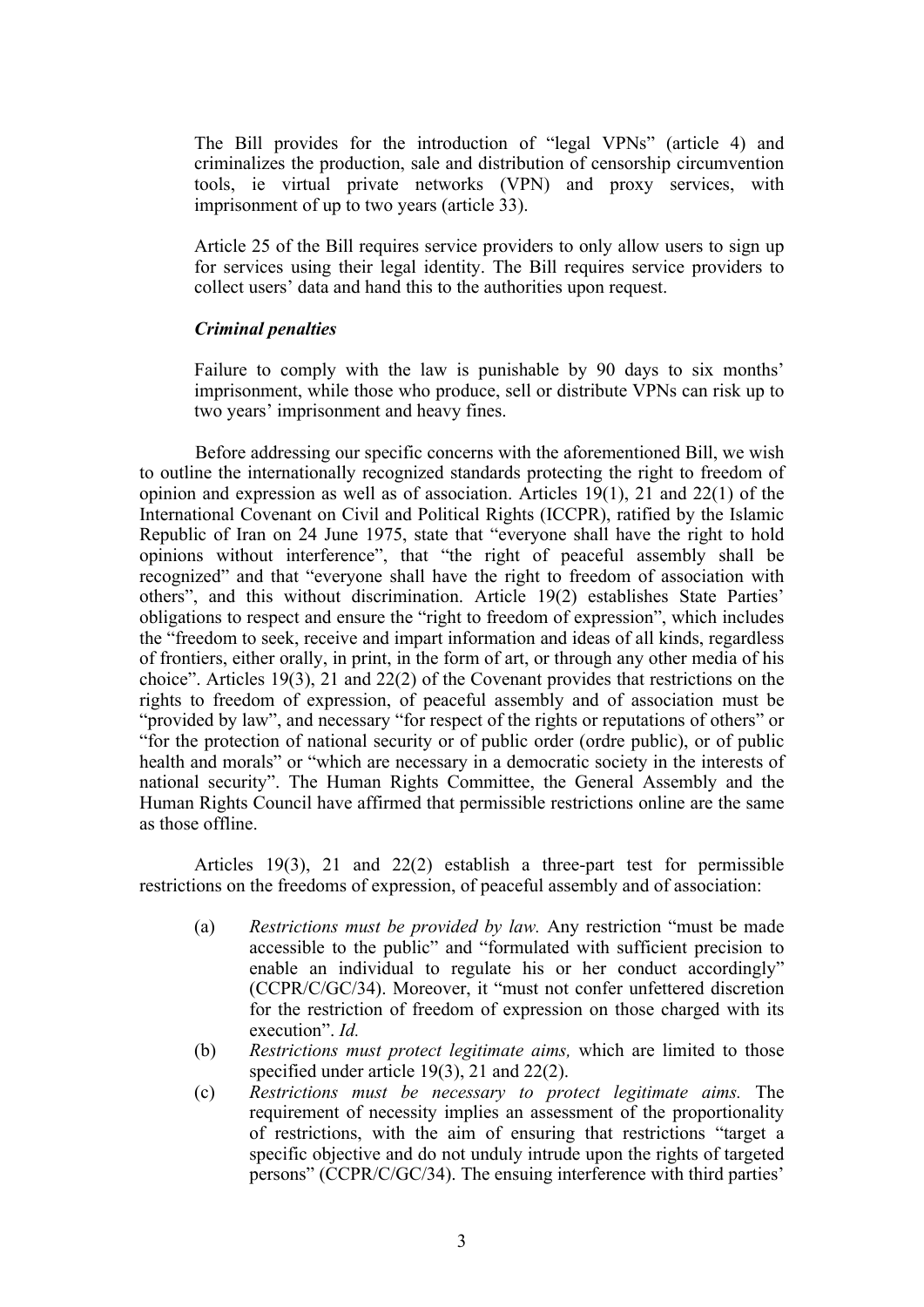rights must also be limited and justified in the interest supported by the intrusion. Finally, the restriction must be "the least intrusive instrument among those which might achieve the desired result". *Id.*

The Human Rights Committee has found that these criteria "may never be invoked as <sup>a</sup> justification for the muzzling of any advocacy of multi-party democracy, democratic tenets and human rights". The Human Rights Committee has emphasized that "free communication of information and ideas about public and political issues between citizens, candidates and elected representatives is essential. This implies <sup>a</sup> free press and other media able to comment on public issues and to inform public opinion without censorship or restraint." Moreover, international human rights law provides States' responsibility to ensure an environment in which <sup>a</sup> diverse range of political opinions and ideas can be freely and openly expressed and debated.

In the context of online expression, the Special Rapporteur on the promotion and protection of the right to freedom of opinion and expression has concluded that States should repeal any law that unduly criminalizes or restricts online expression, and stated that "States should only seek to restrict content pursuan<sup>t</sup> to an order by an independent and impartial judicial authority, and in accordance with due process and standards of legality, necessity and legitimacy" (A/HRC/38/35). States should also "refrain from imposing disproportionate sanctions, whether heavy fines or imprisonment, on Internet intermediaries, given their significant chilling effect on freedom of expression", and refrain from adopting models of regulation where governmen<sup>t</sup> agencies, rather than judicial authorities become the arbiters of lawful expression (ibid).

In previous reports, the Special Rapporteur on the right to freedom of peaceful assembly and of association has recognized that digital technology is integral to the exercise of the rights of peaceful assembly and association (A/HRC/20/27 and A/HRC/38/34). Technology serves both as <sup>a</sup> means to facilitate the exercise of the rights of assembly and association offline, and as virtual spaces where the rights themselves can be actively exercised (A/HRC/29/25/Add.1, para. 53). The mandate holder has further called upon States to ensure that everyone can access and use the Internet to exercise these rights, and that online associations (A/HRC/20/27, para. 52) and assemblies (A/HRC/29/25/Add.1, para. 34) are facilitated in accordance with international human rights standards. While these rights are not absolute, the freedom to access and use digital technologies for the exercise of peaceful assembly and association rights should be viewed as the rule, and the limitations as the exception. The general norm should be to permit the open and free use of the Internet and other digital tools (A/HRC/23/39, para. 76). Any restrictions on the operation of websites, blogs or any other internet-based, electronic or other such information dissemination system, including systems to suppor<sup>t</sup> such communication, such as internet service providers or search engines, are only permissible to the extent that they are compatible with paragraph 3 [of article 19 of ICCPR].

In his report, the Special Rapporteur on the rights to freedom of peaceful assembly and of association further noted that States parties must not, for example, block or hinder Internet connectivity in relation to peaceful assemblies (CCPR/C/CMR/CO/5, para. 41). The same applies to geo-targeted or technologyspecific interference with connectivity or access to content. States should ensure that the activities of Internet service providers and intermediaries do not unduly restrict assemblies or the privacy of assembly participants. Any restrictions on the operation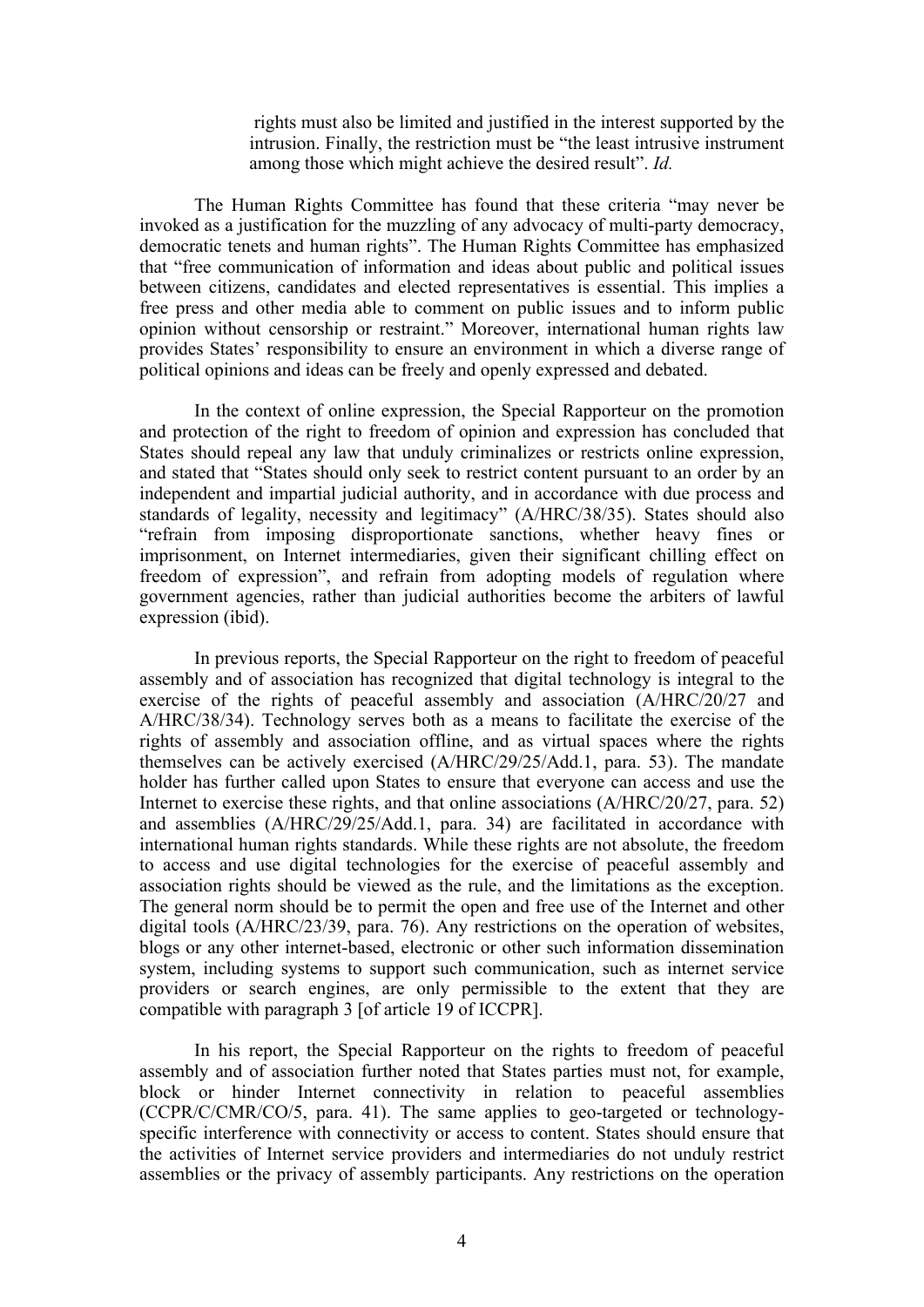of information dissemination systems must conform with the conditions laid out by article 21 ICCPR (CCPR/C/GC/37, para. 34). Permissible restrictions generally should be content-specific; generic bans on the operation of certain sites and systems are not compatible with paragraph 3. It is also inconsistent with paragraph 3 to prohibit <sup>a</sup> site or an information dissemination system from publishing material solely on the basis that it may be critical of the governmen<sup>t</sup> or the political social system espoused by the governmen<sup>t</sup> (CCPR/C/GC/34, para. 43).

On the issue of online anonymity, the Special Rapporteur on the promotion and protection of the right to freedom of opinion and expression has concluded that encryption and anonymity tools "provide individuals with <sup>a</sup> zone of privacy online to hold opinions and exercise freedom of expression without arbitrary and unlawful interference or attacks" (A/HRC/29/32). The repor<sup>t</sup> urged States to refrain from blanket restrictions on encryption and anonymity.

In view of the above-mentioned standards, we are concerned that the Bill, by providing for an increasingly isolationist infrastructure, points to <sup>a</sup> desire for increased control over access to information, as well as to digital technologies and online platforms. We note that Facebook, Twitter and YouTube have been banned in the country since 2009, while Telegram has been banned since 2018. We express serious concern that the Bill would add to an already restrictive legislative environment that to <sup>a</sup> considerable degree appears to be aimed at controlling or censoring access to digital information and online tools. The Bill would, if adopted, consolidate <sup>a</sup> digital wall in the Islamic Republic of Iran, and establish additional limitations to the already significantly restricted rights to freedom of expression, as well as to freedom of peaceful assembly and of association. The Supreme Regulatory Commission lacks the sufficient independence from political control and is provided with overbroad and overreaching powers to control expression.

We are concerned that the Bill would amount to blocking access to information and denying the population the fundamental right to freedom of expression, as well as to freedom of peaceful assembly and of association. In addition to infringing on the right of the population to access information and digital technologies, the proposed Bill would also severely hamper business operations in the country, as many are reliant on foreign tools, services and technologies for their operations, as well as other sectors that rely on online information such as science, medicine and education.

The Bill'<sup>s</sup> establishment of <sup>a</sup> multi-tier system for accessing content, would represen<sup>t</sup> <sup>a</sup> breach of the right to non-discrimination and would also constitute <sup>a</sup> breach of net neutrality, by making the internet or access to certain areas of the internet <sup>a</sup> privilege for some individuals depending on their status.

We are furthermore concerned that the Bill would force international tech companies out of the Iranian information landscape by requiring legal presence in the country. We note that the right to freedom of expression in article 19(2) applies "regardless of frontiers". In this regard, the Bill'<sup>s</sup> requirement of legal presence of international tech companies in Iran would constitute an undue restriction to the right to freedom of expression.

The Bill would also unduly interfere with online privacy, which is <sup>a</sup> critical gateway to the freedoms of opinion and expression, as well as of peaceful assembly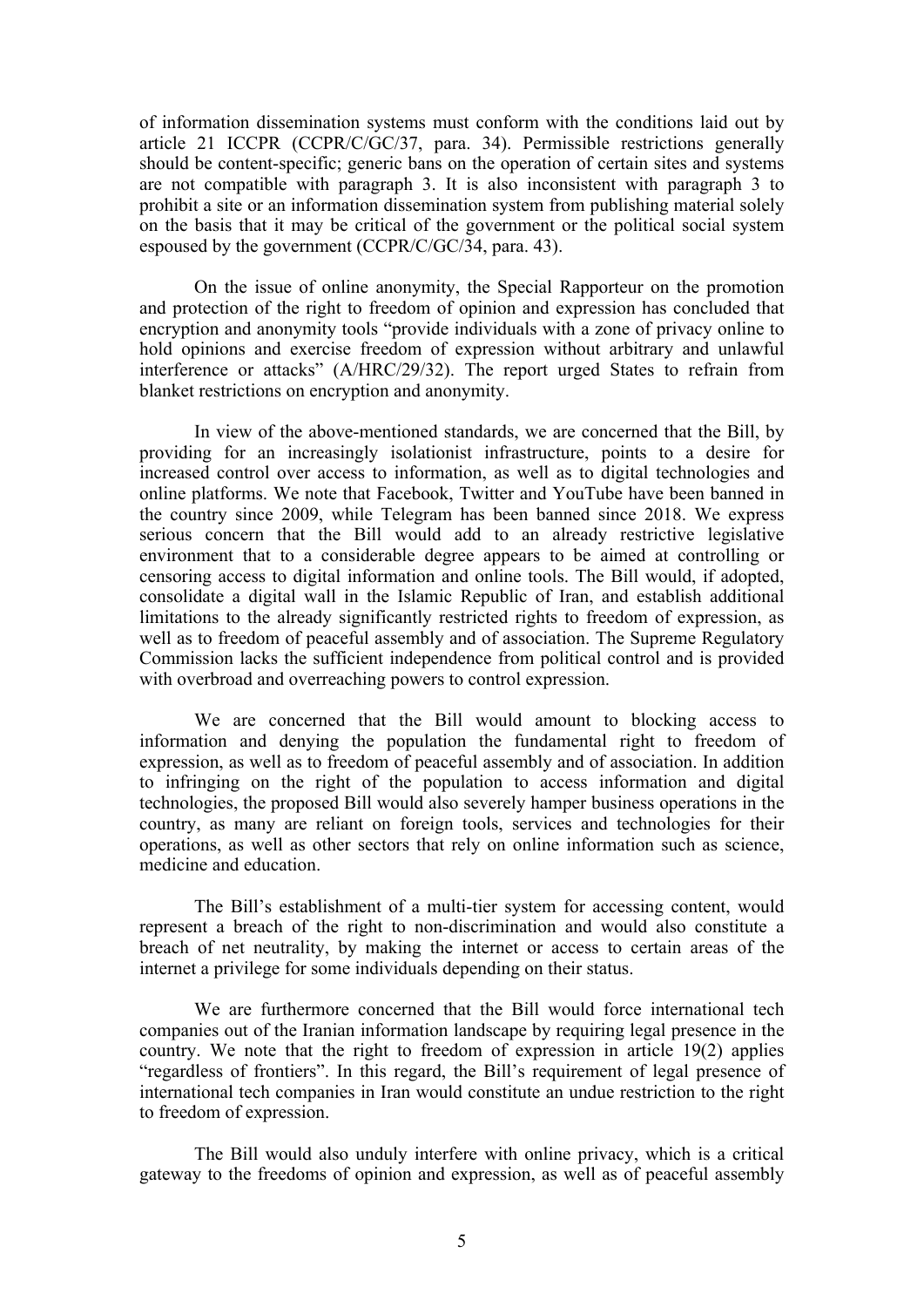and of association. A blanketprohibition on anonymity would unduly limit the individual'<sup>s</sup> private space to exercise freedoms of expression, of peaceful assembly and of association online, and seek accountability or transparency from the State without arbitrary and unlawful interference. Moreover, the Bill's granting of investigative and surveillance tools at the government'<sup>s</sup> disposal would raise concerns at the privacy and security of users which are disproportionate to any legitimate governmen<sup>t</sup> interest.

We also would like to highlight our concerns at the non-transparent process by which the Bill has been reviewed and the lack of public consultation, which constitute an infringement on the international standards on legislative processes.

Finally, we highlight that this bill is being reviewed at <sup>a</sup> time of <sup>a</sup> global pandemic where, the enjoyment of freedoms of opinion and expression, as well as of peaceful assembly and of association, including the right to receive information, and to assemble and associate in virtual spaces, is particularly important for the realisation of several other civil, cultural, economic, political and social rights.

As it is our responsibility, under the mandates provided to us by the Human Rights Council, to seek to clarify all cases brought to my attention, we would be grateful for your observations on the following matters:

- 1. Please provide any additional information and/or comment(s) you may have on the above.
- 2. Please provide information about the reason for why the Bill has been brought under Article 85 of the Constitution.
- 3. Please provide <sup>a</sup> copy of the latest version of the Bill.

In light of the above-mentioned observations and concerns, we urge that the Bill be withdrawn and we urge your Excellency'<sup>s</sup> Government to take measures to bring the legal framework for communications and access to information into line with international human rights standards. We stand ready to provide your Excellency'<sup>s</sup> Government with technical assistance in this regard.

This communication, as <sup>a</sup> comment on pending or recently adopted legislation, regulations or policies, and any response received from your Excellency'<sup>s</sup> Government will be made public via the communications reporting [website](https://spcommreports.ohchr.org/) after 48 hours. They will also subsequently be made available in the usual repor<sup>t</sup> to be presented to the Human Rights Council.

Please accept, Excellency, the assurances of our highest consideration.

Irene Khan Special Rapporteur on the promotion and protection of the right to freedom of opinion and expression

Clement Nyaletsossi Voule Special Rapporteur on the rights to freedom of peaceful assembly and of association

# Livingstone Sewanyana